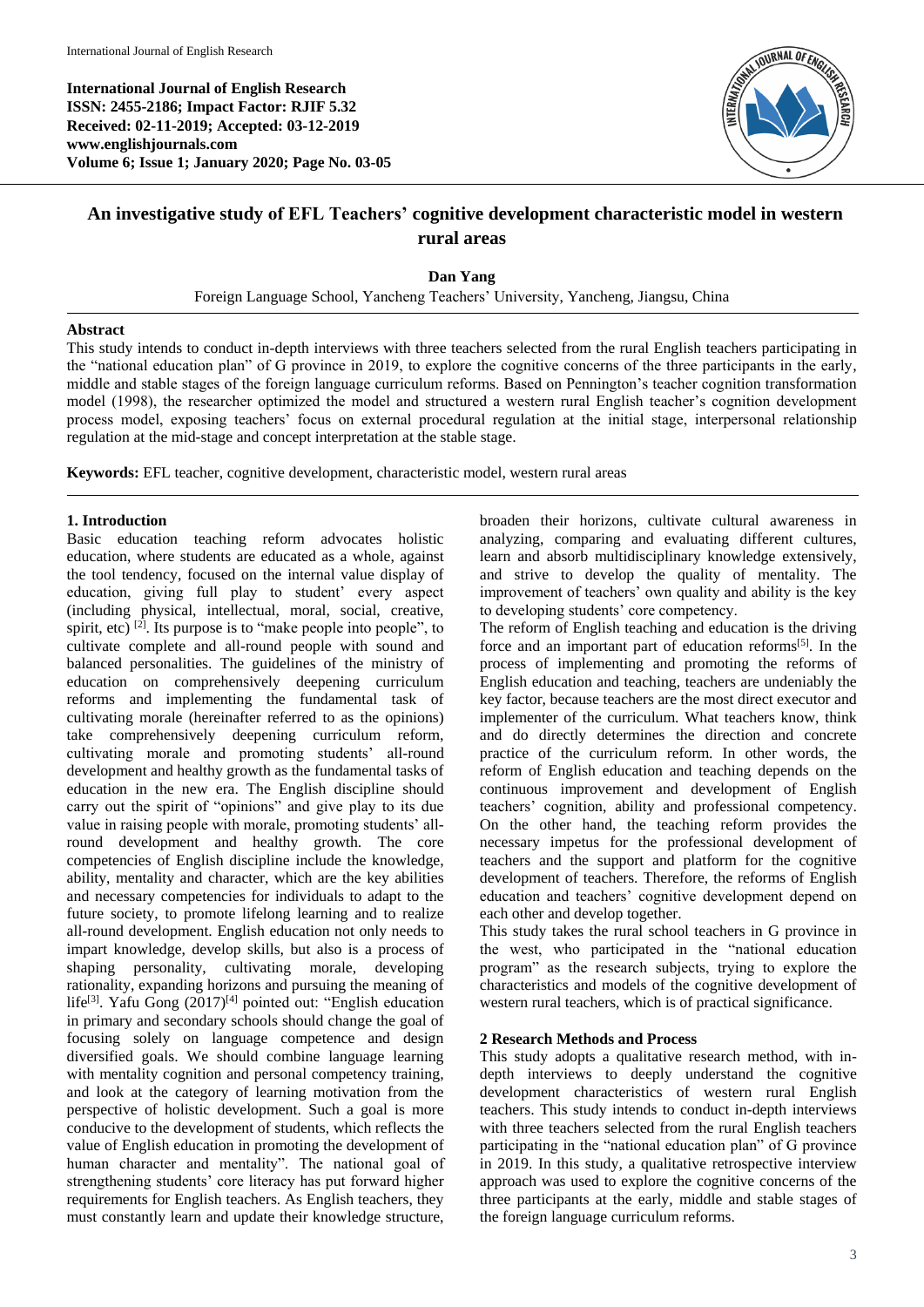In the process of sample selection, the researcher asked the teachers to spontaneously select 10 qualified candidates, among whom the researcher preliminarily determined six teachers according to their gender, age, school level, working experience and job title screening. This study also took into account the possible impact of gatekeepers on the study. The so-called gatekeeper refers to the person who has authority over the subjects and has the right to decide whether the participant can participate in the study smoothly. In this study, the "gatekeeper" of the candidates specifically refers to the principal of the school where the teacher works and the teaching and research staff of the district where the teacher works. Finally, the researcher decided to seek the opinions of "gatekeepers". Based on the score of "gatekeepers" on the six teachers (including personality, attitude towards teaching work, attitude towards self-development, etc.), the researcher decided to select three teachers as the final research participants. Studies show that if the opinions of "gatekeepers" are not followed, even with the consent of the participants themselves, the study may not be conducted smoothly and reliable results may not be obtained (Chen Xiangming, 2000; Cohen, *et al*., 2007) [6, 7] .

According to the research, in order to understand the teachers' pursuit of teaching, self-cognition and selfdevelopment, the researcher made a basic grasp of the basic situation of teachers through the recommendation of teachers and the understanding with the "gatekeeper", and understood the evaluation of the "gatekeeper" on potential research participants. The researcher had preliminary contact with the research candidates, and paid attention to the research participants' personality, teaching attitude, selfcognition attitude and self-development opinions through deep interviews. All of the above approaches were to ensure that the selected subjects meet the sampling conditions.

Through sampling, this study identified three rural English teachers in northwest China as research participants: Ms Xie, Mr Li and Ms Yang. Ms. Xie was from a rural middle school in Weiyuan County, Gansu province, who graduated from the provincial teachers' college. She had been working for 3 years. Mr. Li was from a rural junior high school in Tongwei County, Gansu province. He graduated from a normal university in China. Ms. Yang was from a rural middle school in Minxian County, Gansu province. Having graduated from a teachers' college in the northwest, with 15 years of rich work experience and senior teaching title, she was an expert teacher.

All three selected teachers in the study were from the northwest countryside, two of them females and one male. The three teachers were born in the 80s and 90s of the 20th century, all in the golden age of development, with positive enterprising spirits, treating new things with curiosity and exploring spirit, with good learning ability and active learning desire, generous enthusiasm, willingness to share, to communicate, to make positive changes to themselves, and with determination and morale towards reforms.

In order to have a deep understanding of the inner world of the research subjects, the researcher needed to conduct at least three rounds of interviews with the research subjects (Seidman, 1991) [8]. The researcher needed to conduct three thematic interviews with the research subjects. The first interview was to understand the self-experience and preservice education experience of the research subjects, and it was conducted in the narrative mode of the research

subjects. The second interview was about the cognitive impact of reform on the subjects. The third interview focused on the relevance of on-the-job training (mainly national training program) to the needs of research subjects and its cognitive impact on them. Since the whole interview was conducted during the 20-day national education program period, the interviews were conducted in the hotel room of the subjects, in the classroom after class, or in the researcher's office.

#### **3. Result Analysis**

Based on the research findings, it can be found that these findings have testified the teacher's cognition transformation model put forward by Pennington (1998)<sup>[1]</sup>. According to Pennington, teachers' transformation cognition development mainly goes through three stages: the stage of paying attention to procedure, the stage of paying attention to interpersonal relationships and the stage of paying attention to concepts. At the first stage, teachers have just come into contact with the curriculum reform and are unfamiliar with the reform concept and curriculum content. They pay more attention to procedural issues such as teaching content, teaching materials and the use of resources to improve their sense of self-efficacy. "Procedural matters" become the focus of teachers' attention at the initial stage, while "interpersonal" and "conceptual" levels will be relatively ignored. When teachers basically master the procedural issues, their focus will shift to the second stage---focus on interpersonal stage. Teachers' focus is shifted to class activities, teaching effect, teacher-student interaction. When teachers' exploration is achieved at this stage, or teachers can't find a way out by themselves, they will focus on deeper conceptual issues, including how to improve their teaching ideologies, reform ideologies, their personal understanding and restructuring towards the reforms. At the same time, they gradually form their individual understandings towards the reforms and class teachings. Based on Pennington's teacher cognition transformation model  $(1998)$ <sup>[1]</sup>, the researcher optimized the model and structured western rural English teacher's cognition development process model in Figure 1.



**Fig 1:** Western Rural English Teacher's Cognition Development Process Model

As can be seen from Figure 1, western rural English teachers' cognition go through the initial stage of reforms, focusing on teaching content, to the mid-stage of reforms, focusing on interpersonal relationship, to the stable stage of reforms, focusing on reform ideologies. The process goes through two transformations. The first transformation is from concrete content to abstract concepts, or from course resources to class teaching results and teacher-student